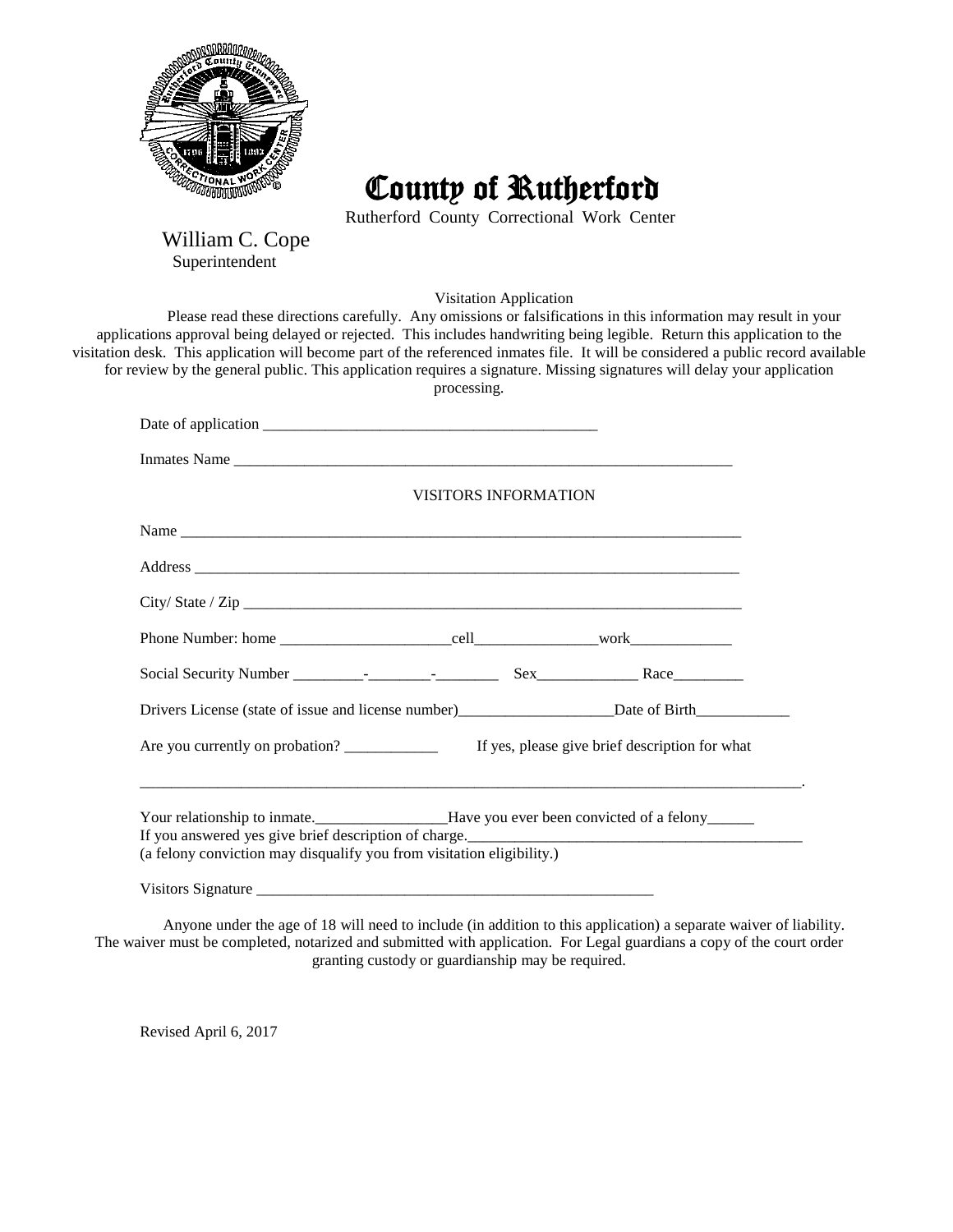## Visitation Application

The following is information / rules on our visitation procedure.

Please read, sign and complete the attached application. Leave all pages together when turning in.

- Provide a drivers license for us to copy and attach to your application. Your driver's license must also be shown for **every visit.**
- Wait 3 to 4 business days before calling to check on the status / schedule a visit.
- Visitations can be set up 24 hours in advance. Sunday through Sunday. This can be done by calling 615-898-7847 or in the visitation lobby between 9 AM to 3pm.
- Visits are twice a week for the inmates. Be aware they are on a video monitor, not face to face or through a glass. Although more than one person can schedule for the same visit. Limited seating results in only one adult at a time being allowed in the visitation area.
- Visits are held every day from 8:15am to 3 pm, not including the 11-12 lunch hour. This being inmates lunch time.
- Visits are on the hour except the first one which runs 8:15am to 9am and the last which is 3pm to 3:45pm.
- Visits last from the start of the hour to the end of the hour (except the above mentioned). If a visitor arrives late, the visit will not be a full hour. EXAMPLE: a visit is scheduled for 9am. Visitor arrives at 9:15 the visit will be over at 10am. Resulting in a 45 minute visit. It is the visitor's responsibility to arrive on time for the full hour of their visitation.
- Children are permitted to visit as long as a minor waiver is filled out by the guardian and notarized. Waivers are located at the front desk. A non incarcerated adult must also be on the premises during a child's visitation.
- Children must be quiet so as to not disturb other visitors or the front desk operations. If a child becomes too disruptive, the visit will end and visitors will be asked to leave.
- Although some might need authorization from the superintendent, anyone can be a visitor provided a background check has been conducted and cleared and the person has not been incarcerated here for at least 6 months.
- Visitors are allowed communication only with the scheduled inmate. Any attempt to visit with another inmate during a visit will result in the visit being cut off immediately with no make up visit.
- Due to how easy it spreads through the phones, we ask if you have any coughing or flu like symptoms to refrain from visiting. This will help others and yourself by eliminating the transmission of the many illnesses.
- CELL PHONES OR ELECTRONIC DEVICES WILL NOT BE ALLOWED IN THE VISITATION AREA.

By signing this I acknowledge that I have received and carefully read and agree to abide by the above said rules. I am aware that if any of these rules are broken, my visits can be terminated.

Visitors Signature

Rutherford County Correctional Work Center Personnel

Approved

Disapproved \_\_\_\_\_\_\_\_\_\_\_\_\_\_\_\_\_\_\_\_\_\_\_

RCCWC Signature

Revised April 6, 2017